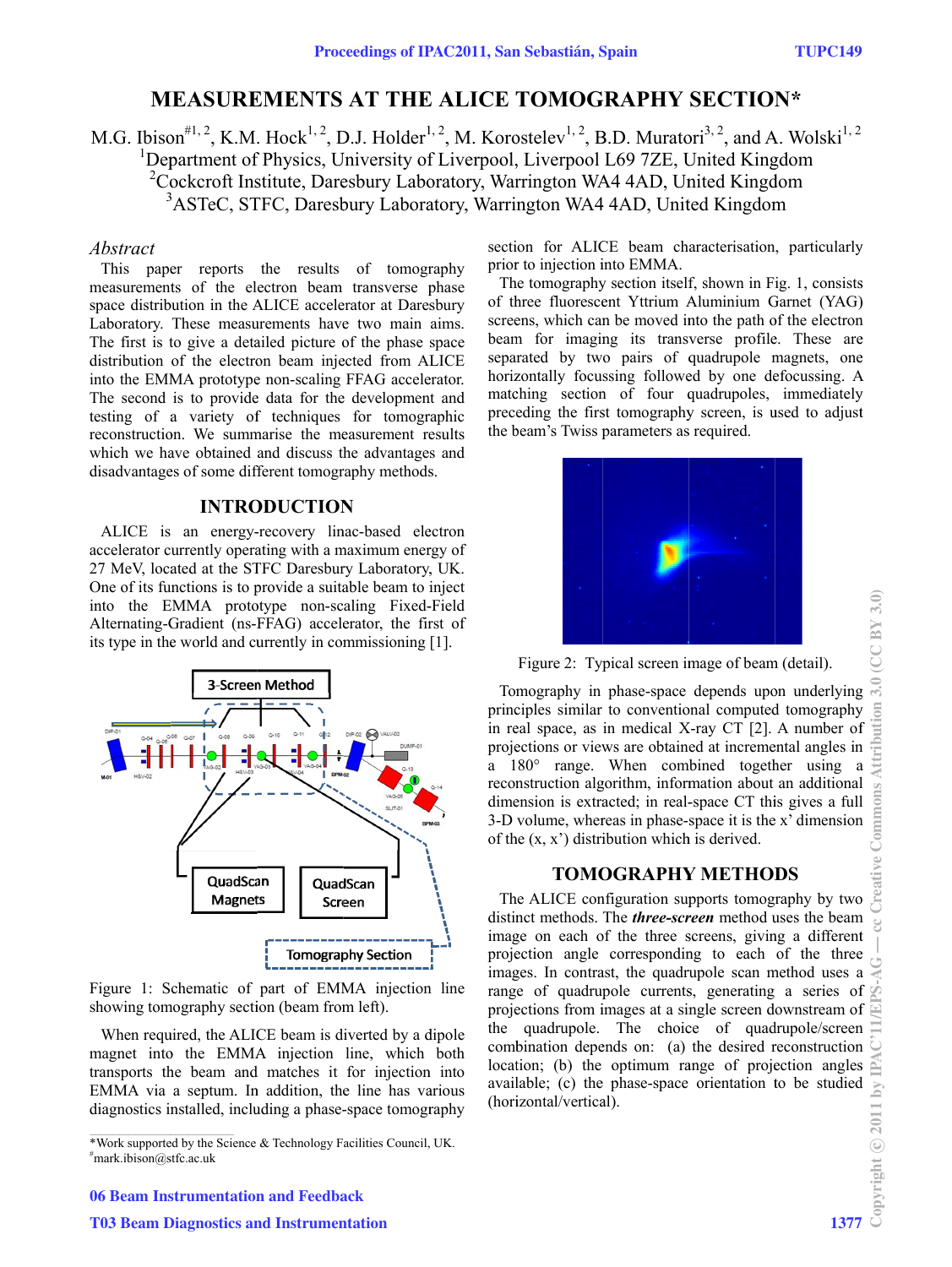Although the three-screen method can in principle be applied directly, to obtain good results in practice it is necessary to adjust the quadrupoles in the matching section to get three good images at the design settings of the tomography section. Careful tuning can improve results if the corresponding spacing of the three projection angles is made roughly equal. To reconstruct the phasespace distribution from such a small projection set, the Maximum Entropy Technique is often used [3].

The *quadrupole scan* method, on the other hand, uses a set of quadrupole currents calculated to produce field gradients which give uniform angular projection intervals in phase-space at a subsequent screen [4].

The mathematical basis justifying tomographic reconstruction in phase-space has been covered elsewhere [5], but some of the main practical processing considerations will be discussed here.

(a) Preparation for Measurement.

The current-settings input file for the quadrupole scan is generated by software from parameters including beam energy, scan orientation (horizontal/vertical), beam-line configuration and magnet current limit. The current versus gradient calibration for the magnets has been measured for all quadrupoles by the manufacturer. The software also generates the set of transfer matrices corresponding to the current settings and projection angles.

(b) Data Acquisition.

With the desired screen in position – and others moved out of the beam – the scan is initiated and runs automatically. A computer file lists the required quadrupole currents. These are read one at a time to set the magnet current value and a corresponding camera image is captured. Because image capture is not synchronised to the beam repetition rate, individual images occasionally fail to capture the full beam intensity; an option for multiple captures per current value can be used to allow the software to save the brightest at each gradient. After completion of the scan, the image set is checked visually, and any failed exposures repeated by manually selecting the appropriate magnet current. This is aided by the file time-stamps which contain the screen and magnet identifiers and current setting.

### (c) Post-Processing.

The raw image set undergoes several software processing stages to prepare it for reconstruction. The CCD cameras typically show a non-zero background noise level which is approximately constant across the image. One or more background images are used to calculate the mean level, which is subtracted from all beam images in the set. To correct for magnification differences between cameras, screen calibration factors (in mm/pixel) are applied. Images often contain nonbeam artefacts such as spurious reflections; these may

be excluded by selecting a rectangular window around the beam on each image. The pixel intensities of each image are then scaled to give the same integrated intensities for all images, in order to correct for beam fluctuations. Projections are taken, either onto the x-axis for horizontal phase-space, or the y-axis for vertical phase space. In order to transform the projection to the reconstruction location, scaling factors are applied to projections and their corresponding positions arrays [5]. The centroid of each projection is calculated, for use by the reconstruction algorithm in compensating for any imperfect centring of the beam through the quadrupole.

## (d) Reconstruction.

The sinogram, which is the array of projections ordered by angle, within the projections file is input to a Filtered Back-Projection (FBP) reconstruction code [2]; this generates a 2-D distribution in phase-space. Different sizes and resolutions of the reconstructed distribution can be generated.

# **ANALYSIS TECHNIQUES**

The accurate reconstruction of phase-space is always degraded by a number of effects: streak artefacts due to limited projection angles not covering the complete 0-180 degree range; irregularities in angle intervals; camera pixel noise in images. To reduce the effect of these imperfections on the parameters extracted from reconstructed distributions, several techniques are available.

(a) Filtering.

A simple median filter which replaces each pixel by the mean of its m x n close neighbours will smooth out high-frequency noise. It should not be overdone if genuine small-scale features are to be retained. Zooming-in to a limited region of interest can also reduce the effect of noise in peripheral areas.

(b) Fitting.

The most radical processing option is to fit the raw reconstruction to a 2-D Gaussian function (surface fitting) by a least-squares method. It is assumed that in many cases a simple Gaussian will adequately describe the true distribution.

The three Twiss parameters  $\beta$ ,  $\alpha$ ,  $\gamma$  and geometrical emittance  $\varepsilon$  are related to the second moments of the distribution  $f(x,x')$  by:

> $\langle x^2 \rangle = \beta \varepsilon$  $\langle xx' \rangle = -\alpha \varepsilon$  $\langle x^2 \rangle = \gamma \varepsilon$

where

$$
\varepsilon = \sqrt{\langle x^2 \rangle \langle x'^2 \rangle - \langle x x' \rangle^2}
$$

Extraction of their values is therefore straightforward, although it is heavily influenced by the presence of noise in regions outside the main distribution centre. Estimates